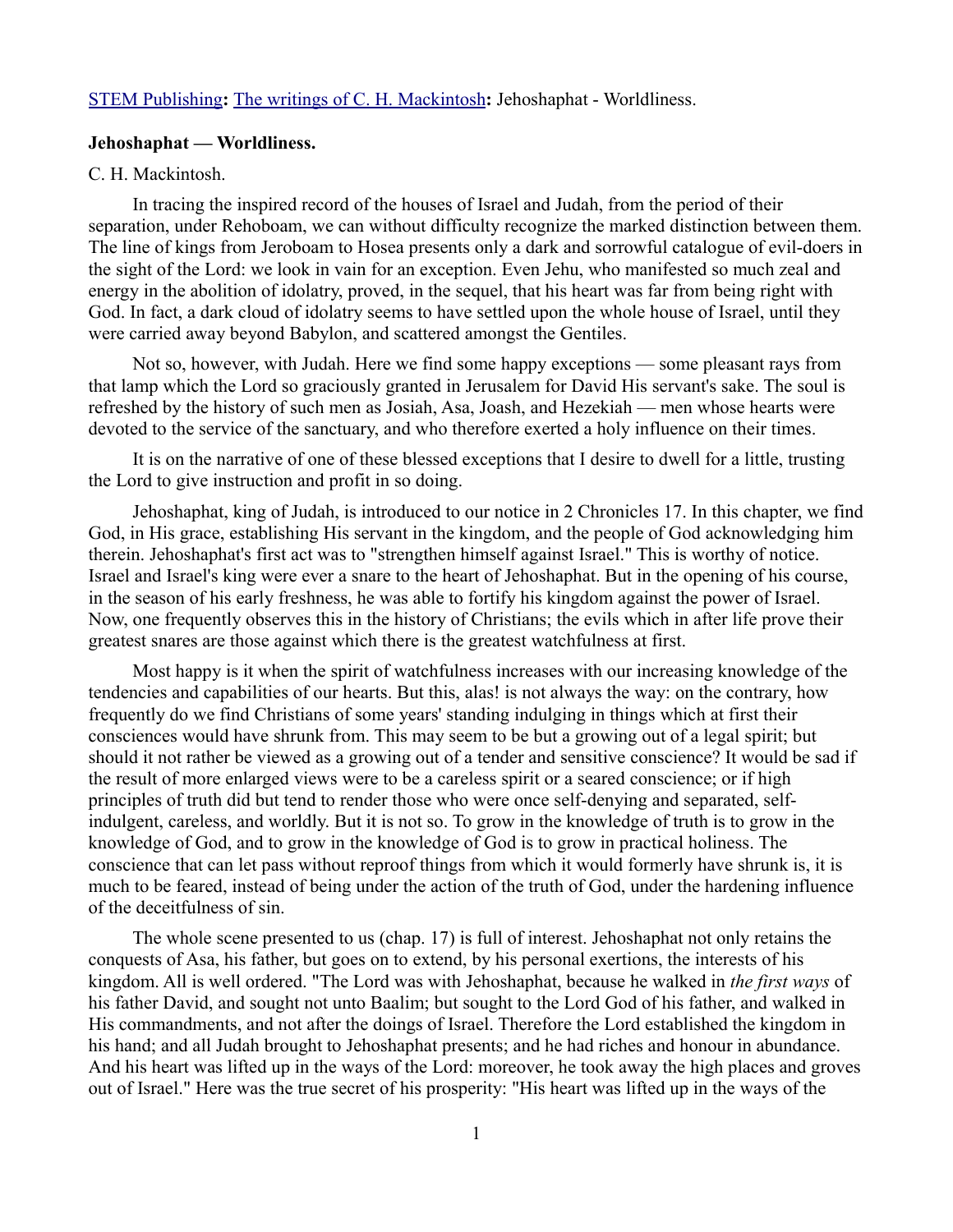Lord." When the heart is *thus* lifted up, every thing goes well.

In 2 Chronicles 18, however, we have a very different state of things. Jehoshaphat's prosperity is used by the devil as a snare for him. "Jehoshaphat had riches and honours in abundance, and *Joined affinity with Ahab."* We have already observed Jehoshaphat fortifying his *kingdom;* but the enemy comes upon him in a way for which Jehoshaphat does not seem to have prepared himself; he does not attack his *kingdom,* he attacks his *heart.* He comes not as the lion, but as the serpent. Ahab's "sheep and oxen" are found more suitable and effectual than Ahab's men of war. Had Ahab declared war against Jehoshaphat, it would only have cast him upon the Lord; but he does not. Jehoshaphat's kingdom is fortified against Ahab's hostilities, but his heart lies open to Ahab's allurements. This is truly solemn! We often make a great effort against evil in one shape, while we are allowing it to get in upon us in another.

Jehoshaphat had at first strengthened himself against Israel, but now he joins affinity with Israel's king. And why? Had any change for the better taken place? Had Ahab's heart become more tender toward the Lord? By no means. *He* was still the same, but Jehoshaphat's conscience had lost much of its early tenderness and sensitiveness: he had come near to the evil, and tampered with it; he had touched the pitch, and was defiled by it. "He joined affinity with Ahab." Here was the evil — an evil which, however slow in its operation, would certainly produce its own fruit sooner or later. "He that soweth to his flesh shall of the flesh reap corruption" (Gal. 6:8). The truth of this must inevitably be realized. Grace may triumph in the forgiveness of sin, but the legitimate fruit will spring forth in due time. The Lord put away David's sin in the matter of Uriah, but the child died, and Absalom arose in rebellion. So it will ever be. If we sow to the flesh, we must reap corruption; the flesh can produce naught else.

In Jehoshaphat's case, it was not until *after years* that the results of his false steps began to show themselves: "And after certain years, he went down to Ahab to Samaria; and Ahab killed sheep and oxen for him in abundance, and for the people he had with him, and persuaded him to go up with him to Ramoth-gilead." Satan knows his ground; he knows where the seed of evil has taken root; he knows the heart that is prepared to respond to his temptation; he knew that the "affinity" into which the king of Judah had entered with the king of Israel had prepared him for further steps in a downward course. When a Christian enters into connection with the world, he lays himself open to be *"persuaded"* by the world, to enter upon an unchristian course of action. David took Ziklag from Achish (1 Sam. 27: 6), and the next step was, to join Achish against Israel (1 Sam. 28: 1).

The world will never give any thing to a child of God without making large demands in return. When the king of Judah had allowed Ahab to kill sheep and oxen for him, he would have found it difficult not to meet Ahab's desire in reference to Ramoth-gilead. The safest way therefore is, to be no debtor to the world. Jehoshaphat should have had nothing whatever to do with Ahab; he should have kept himself pure. The Lord was not with Ahab, and though it might seem a desirable thing to recover one of the cities of refuge out of the hand of the enemy, yet Jehoshaphat should have known that he was not to do evil that good might come. If we join with the world in its schemes, we must expect to be identified with it in its convulsions.

Ramoth-gilead had been of old assigned as a city of refuge for the slayer (Deut. 4: 43), and to recover this city from the king of Syria was the object of Ahab's expedition. But behind this we can detect the snare of the enemy, who cared little about the city, provided he could thereby betray a child of God from the path of purity and separation. The devil has always found religious and benevolent objects most effectual in their influence upon the people of God. He does not come at first with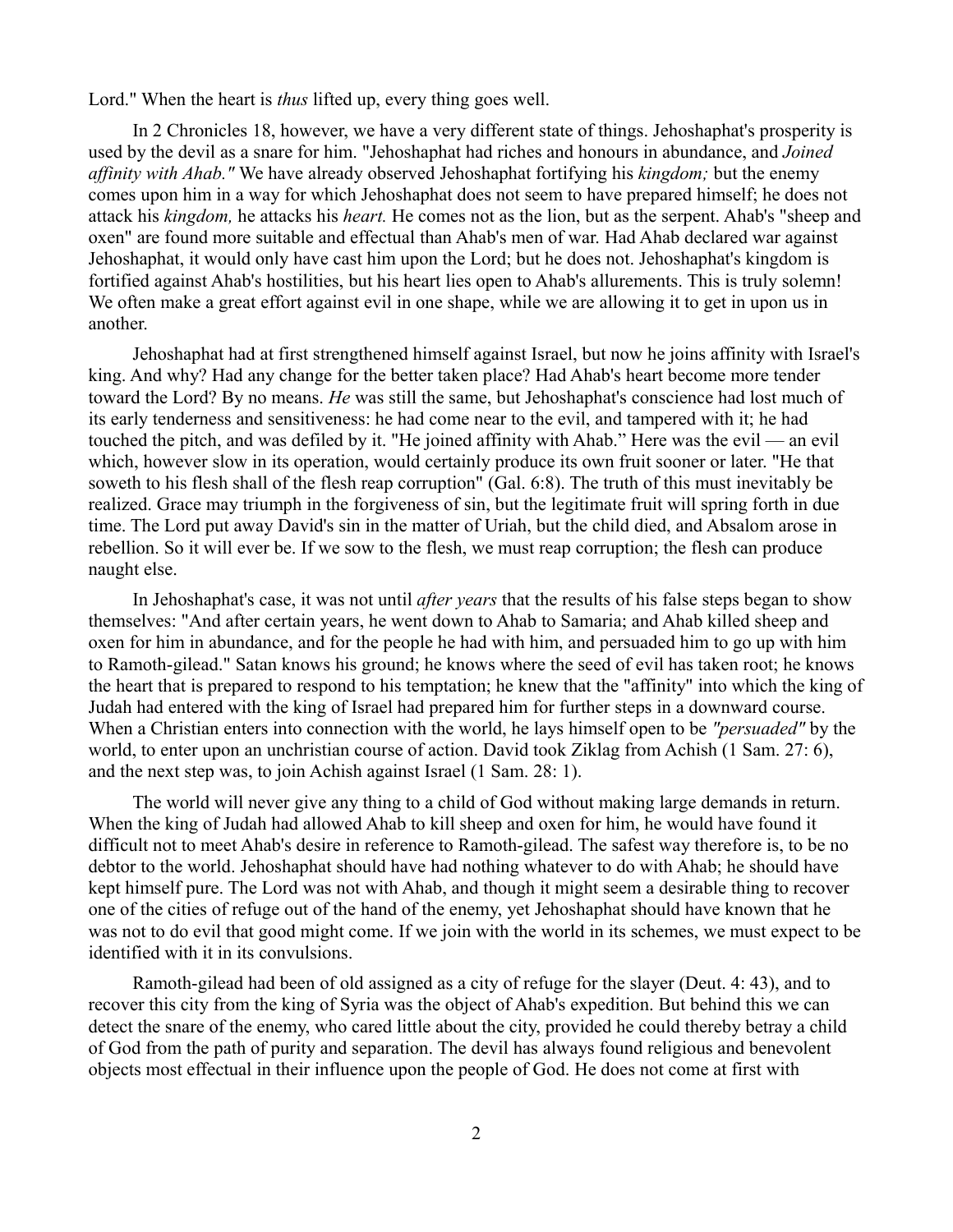something openly ungodly; he does not tempt a believer to join the world for some wicked design, because he knows that the sensitive conscience would shrink from such a thing; his way is rather to present in the distance some desirable object — to cover his schemes with the cloak of religion or benevolence, and thus ensnare.

There is, however, one truth which would, if realized, effectually deliver the Christian from all connection with the men of this world. The apostle, by the Holy Ghost, teaches us that unbelievers are "unto *every* good work reprobate" (Titus 1: 16). This is enough for an obedient soul. We must not join with those who are so represented. It matters not what they propose — be it a work of benevolence or a work of religion, — Scripture tells us they are reprobate, yes, "reprobate," though they profess that they know God. This should be sufficient. God cannot accept or acknowledge the works or offerings of those whose hearts are far from Him; nor should the Church mingle with such, even though it be for the accomplishment of desirable ends. "Keep thyself pure" is a valuable admonition for us all. "To obey is better than sacrifice, and to hearken than the fat of rams." It would have been infinitely better and more acceptable for Jehoshaphat to have kept himself pure from all contact with Ahab's defilement than to have recovered Ramoth from the Syrians, even had he succeeded in doing so.

However, he had to learn this by painful experience. And thus it is that most of us learn our lessons. We may *speak* much of certain points of truth, while we know but little of having learnt them experimentally. When Jehoshaphat at the commencement of his career strengthened himself against Israel, he had little idea of the way in which he would afterward be ensnared by the very worst of Israelites. The only effectual safeguard against evil is, to be in communion with God about it. When we look at evil in the light of the holiness of God, we not only look at the *act,* but at the *principle;* and if the principle be unsound, no matter what the result may be, we should have nothing to do with it. But to deal thus with evil requires much exercise of soul before God — much spirituality, much selfjudgement, much prayer and watchfulness. The Lord grant us these, and also more tenderness and godly sensitiveness of conscience.

We have no idea of the sad consequences of a mistake on the part of a child of God. It is not always that the full results appear to us; but the enemy takes care to make his own use of the matter, not in injury done to the one who makes the mistake merely, but to others who witness and are influenced by it. Jehoshaphat did not only fall into the snare himself, but he led others in also. "I am as thou art," said he; and further, "My people as thy people." What miserably low ground for a man of God to take! and what a place to put the people of God into — "I *am as thou art"!* Thus spake Jehoshaphat, and well was it for him that his words were not verified throughout. God did not judge of *him* as He judged of *Ahab*; here was his real security, even in the midst of the terrible consequences of his unguarded conduct. He was not as Ahab in the close of his career, though he had joined affinity with him for the purpose of carrying out his plans; he was not as Ahab when Ahab was pierced by an arrow; he was not as Ahab when the dogs licked Ahab's blood. The Lord had made him to differ.

But we should remember that when the Christian joins with the world for any purpose whatsoever, whether of religion or of benevolence, he is just saying (as Jehoshaphat said to Ahab), "I am as thou art." Let the Christian reader ask his own heart, Is this right? Is he prepared to say this? It will not do to say, "We are not to judge others." Jehoshaphat ought to have judged, as is manifested from the language of Jehu the prophet, when he met him on his return from Ramoth, "Shouldst thou help the ungodly, and love them that hate the Lord?" How was he to know who was ungodly, or who hated the Lord, if he did not exercise judgement? We have certainly no right to judge those that are without, but we are bound to exercise judgement as to those with whom we enter into fellowship. Nor does this in the least involve of necessity the idea of one's own personal superiority in any one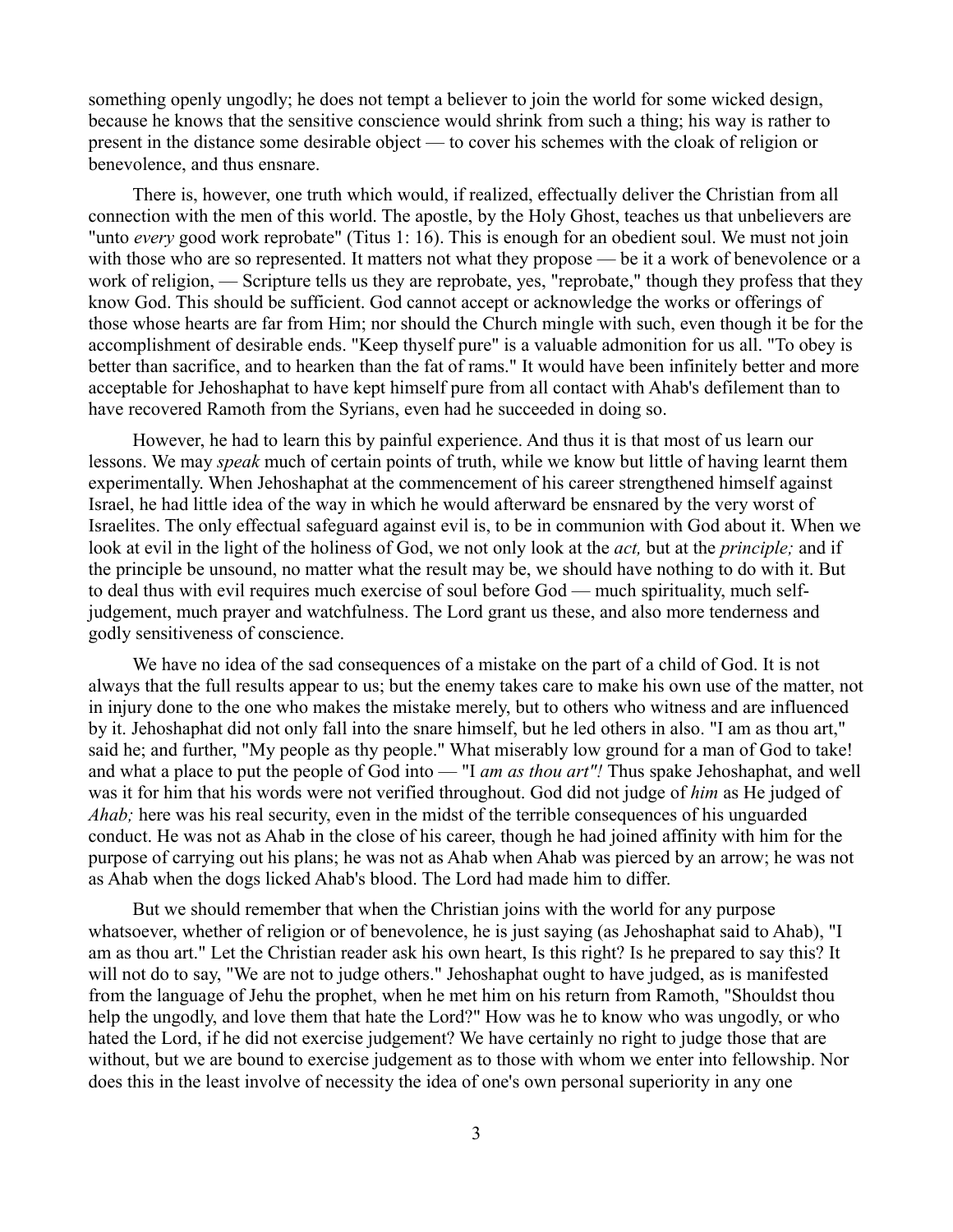particular. No; it is not, "Stand by thyself: I am holier than *thou;"* but, "I must stand apart, because *God is holy."* This is the true principle. It is upon the ground of what God is (not of what we are) that we separate from known evil. "Be *ye* holy, for I am holy."

Jehoshaphat, however, failed to maintain this separation; and, as has been already remarked, in failing himself, led others into failure. In this we may learn a most solemn lesson. Jehoshaphat had, we may suppose, gained very considerable influence over the hearts of the people by his previous devotedness; he had established himself in their confidence and affections; and, to a certain extent, rightly so. It is right that those who walk devotedly should be loved and confided in; but then we must watch most jealously against the dangerous tendency of mere personal influence. No one save a man of extensive influence could have said, "My people are as thy people." He might have said, "I am as thou art," but no more. His extensive influence, when used out of communion, only made him a more efficient instrument of evil. Satan knew this; he knew his mark; he did not fasten on an ordinary man of Judah, but on the most prominent and influential man he could find, well knowing that if he could only succeed in drawing him aside, others would follow in his train.

Nor was he mistaken. Many would no doubt say, "What harm can there be in joining Ahab's expedition? Surely, if there were any thing wrong in it, such a good man as king Jehoshaphat would not engage in it. So long as we see *him* there, *we* may make our minds easy about the matter." But if this were not the language of some in Jehoshaphat's day, it certainly is of many in our own. How often do we hear Christians say, "How can such-and-such things be wrong, when we see such good men in connection with them, or engaging in them?" Now all that can be said of such reasoning is that it is utterly false; it is beginning quite at the wrong end. We are responsible to God to act upon principle, let others do as they may. We should be able, through grace, humbly, yet decidedly, to render a sound and intelligent reason for whatever course of action we may adopt, without any reference to the conduct of others. Moreover, we know full well that good men go astray, and do wrong things. They are not, therefore, nor can they be, our guides. "To his own master he standeth or falleth." A spiritual mind, a conscience enlightened by the Word of God, a real sense of personal responsibility, together with honesty of purpose, are what we specially need. If we lack these, our path will be defective.

But it may be said, there are few, if any, who occupy a position in which their conduct could exert such an extensive influence as that of king Jehoshaphat. To meet this, it may be needful to dwell a little upon a truth sadly neglected in the present day, namely, that of *the unity of the body of Christ, and the consequent effect which the conduct of each member, however obscure, must produce upon the whole body.*

The great doctrine of the unity of the Church upon earth is, it is to be feared, feebly apprehended and feebly carried out, even by the most spiritually minded and intelligent of the Lord's people. The reason of this is very apparent. The doctrine is viewed rather in the light of the Church's present condition, than of her condition as presented in the New Testament; and this being so, the unity never can be understood. If we simply take Scripture for our guide, we shall have no difficulty about it. There we read, "If *one* member suffer, *all* the members suffer with it." This principle did not hold good in the days of king Jehoshaphat, because the body of Christ, properly so called, had no actual existence. All the members of it were written in God's book; but "as yet there was none of them" — they existed in the purpose of God, but that purpose had not been actualized. Hence, though so many were led astray by the influence of Jehoshaphat, it was not by any means on the principle stated in the above passage; it was not all suffering from the act of one because they were one body, but many being led astray by one because they followed his example. The distinction is very important. There is no member of the Church, how obscure soever, whose path and conduct do not affect, in some measure, all the members.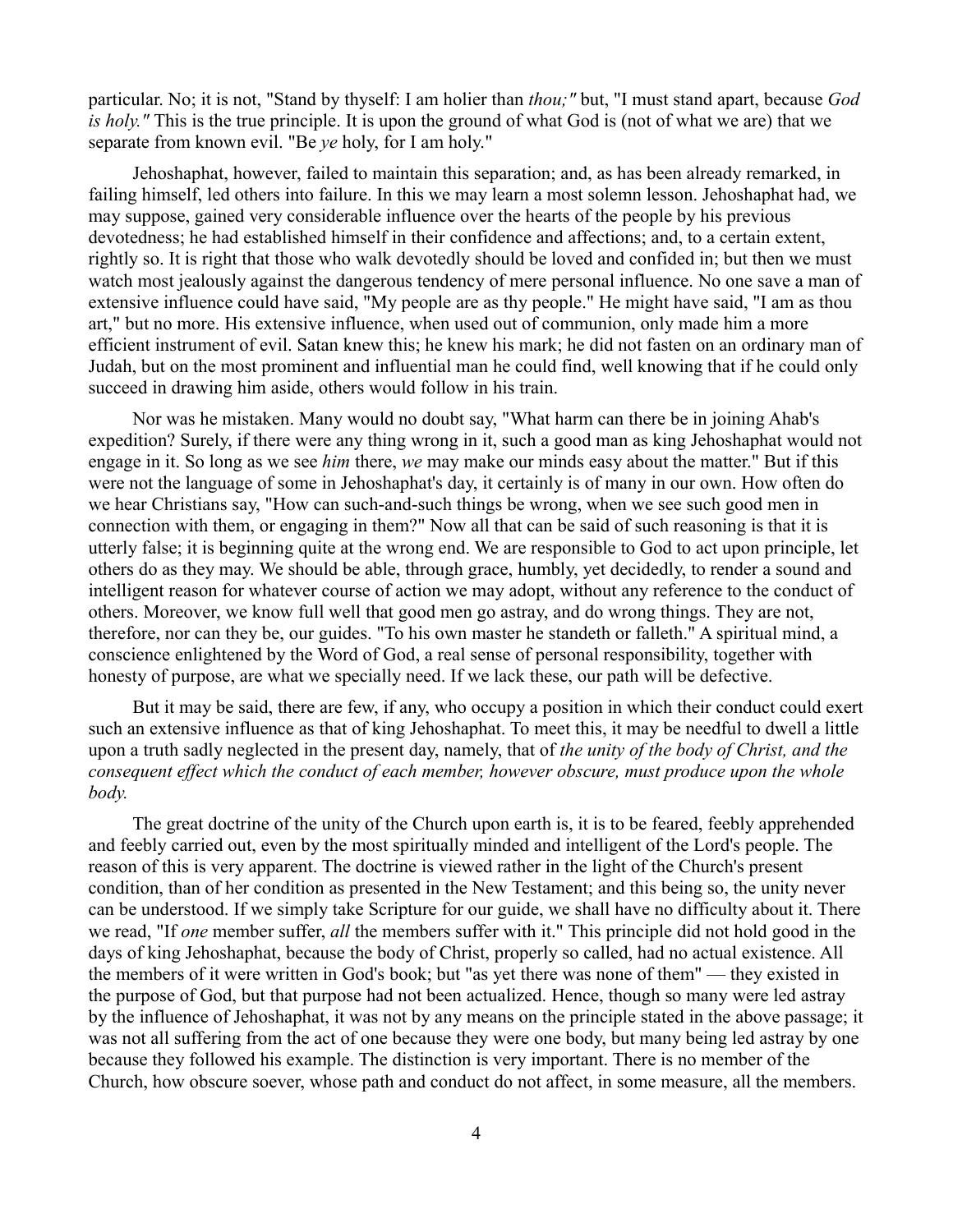"By one Spirit are we all baptised into one body, whether we be Jews or Gentiles, whether we be bond or free; and have been all made to drink into one Spirit." Hence, if a Christian be walking loosely or carelessly, — if he be out of communion — if he fail in prayer, in watchfulness, or in self-judgement, he is really injuring the whole body; and, on the contrary, when he is walking in spiritual health and vigour, he is promoting the blessing and interest of all.

It was not without a struggle that Jehoshaphat yielded to the solicitations of Ahab. The working of conscience is observable in the words, "Inquire, I pray thee, at the word of the Lord today." But ah! how futile was prayer for guidance, when he had already said, "I am as thou art, and my people as thy people; and we will be with thee in the war"! It is but solemn mockery to ask for guidance when we have made up our minds; and yet how frequently we do so! How frequently do we decide on a course of action, and then go and ask the Lord about it! All this is wretched; it is only honouring God with the lips, while the heart is in positive rebellion against Him. Instead of getting that guidance for which we profess to ask, may we not rather expect a lying spirit to be sent forth to us? (verse 21) Ahab was at no loss for counsellors. He speedily "gathered together four hundred prophets," who were ready to counsel him according to his heart's desire: "Go up, for God will deliver it into the king's hand." This was what he wanted. Nor need we marvel at Ahab's being quite satisfied with prophets like these. They suited him well.

But surely Jehoshaphat should not have even appeared to acknowledge them to be prophets of the Lord, as he evidently did, by saying, "Is there not here a prophet of the Lord *besides* (or, as the margin reads, "yet one more?") Had he been faithful to the Lord, he would at once have denied the right of these false prophets to give counsel. But, alas! he was giving full countenance to the religion of the world, and to these its ministers. He could not bring himself to hurt Ahab's feelings by dealing faithfully with his prophets. They were all, it would seem, proper men.

How dreadful a thing it is to allow ourselves to get into a condition of soul in which we are unable to bear distinct and faithful testimony against the ministers of Satan! "We must," it is said, "be liberal;" "we must not hurt people's feelings;" "there are good men every where." But truth is truth, and we are not to put error for truth, nor truth for error. Nothing but a secret desire to stand well with the world will ever lead to this careless method of dealing with evil. Now, if we want to stand well with the world, let us do it at our own charges, and not at the expense of God's truth. It is often urged, "We must present truth in such an aspect as will attract," when what is really meant is this, that truth is to be made a kind of variable, elastic thing, which can be turned into any shape, or stretched to any length, to suit the taste and habits of those who would fain put it out of the world altogether.

Truth, however, cannot be thus treated; it can never be made to reduce itself to the level of this world. Those who profess to hold it may seek to use it thus, but it will ever be found the same pure, holy, faithful witness against the world and all its ways. It will speak distinctly, if its voice be not stifled by connection with the practice of its faithless professors. When Jehoshaphat had stooped so low as to acknowledge the false prophets for the purpose of gratifying Ahab, who could observe any distinct testimony for God? All seemed to sink down to the one common level, and the enemy to have it all his own way. The voice of truth was hushed: the prophets prophesied falsely: God was forgotten. Thus must it ever be.

The attempt to accommodate truth to those who are of the world can only end in complete failure. There can be no accommodation. Let it stand upon its own heavenly height; let saints stand fully and firmly with it; let them invite sinners up to them; but let them not descend to the low and grovelling pursuits and habits of the world, and thus rob truth, so far as in them lies, of all its edge and power. It is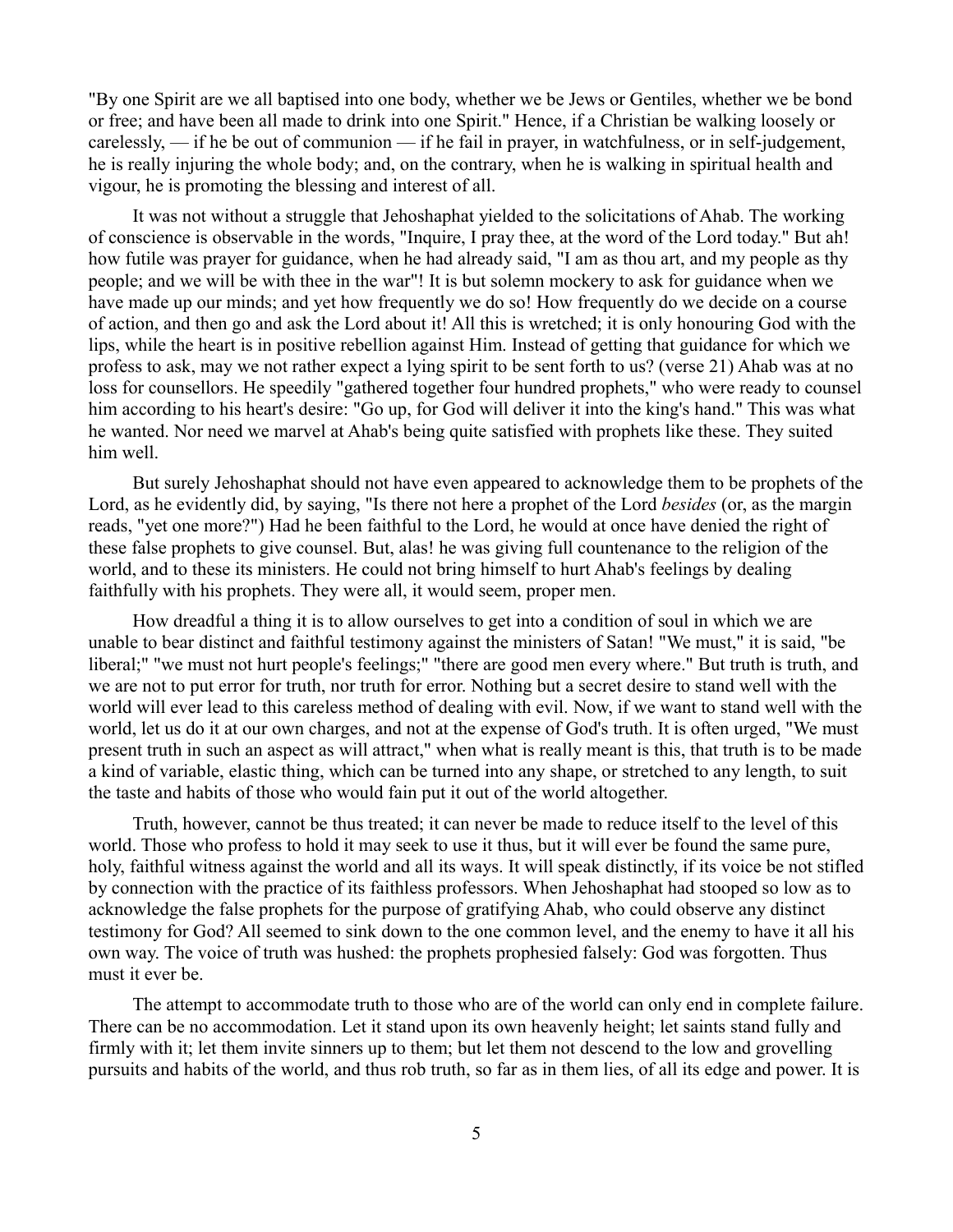far better to allow the contrast between God's truth and our ways to be fully seen, than to attempt to identify them in appearance, when they really do not agree. We may think to commend truth to the minds of the worldly people by an effort to conform to their ways but, so far from commending it, we in reality expose it to secret contempt and scorn. Jehoshaphat certainly did not further the cause of truth by conforming to Ahab's ways, or by acknowledging the claims of his false prophets. The man who conforms to the world will be the enemy of Christ, and the enemy of Christ's people. It cannot be otherwise. "The friendship of the world is enmity with God; whosoever, therefore, will be a friend of the world is the enemy of God."

How fully was this proved in the case of king Jehoshaphat! He became the friend and companion of Ahab, who hated Micaiah, the servant of God; and as a consequence, although he did not himself positively persecute the righteous witness, yet he did what was bad; for he sat beside Ahab, and beheld the Lord's prophet first struck, and then committed to prison, simply because he would not tell a lie to please a wicked king, and harmonise with four hundred wicked prophets. What must have been the feelings of Jehoshaphat when he beheld his brother smitten and imprisoned for his faithfulness in testifying against an expedition in which he himself was engaged! Yet such was the position into which his connection with Ahab had forced him that he could not avoid being a witness of these wicked proceedings; yea, and moreover, a partaker of them also. When a man associates himself with the world, he must do so thoroughly. The enemy will not be satisfied with half measures; on the contrary, he will use every effort to force a saint out of communion into the most terrible extremes of evil.

The beginning of evil is like the letting out of water. Small beginnings lead to fearful results. There is first a slight tampering with evil at a distance; then, by degrees, a nearer approach to it; after this, a taking hold of it more firmly; and finally, a deliberate plunge into it, whence nothing but the most marked interposition of God can rescue. Jehoshaphat "joined affinity with Ahab"; then accepted of his hospitality; after that, was "persuaded" into open association with him; and finally, took *his* place at the battle of Ramoth-gilead. He had said to Ahab, "I am as thou art," and Ahab takes him at his word; for he says to him, "I will disguise myself, and will go to the battle; but put thou on thy robes."

Thus, so completely did Jehoshaphat surrender his personal identity, in the view of the men of the world, that "it came to pass, when the captains of the chariots saw Jehoshaphat, that they said, *'It is the king of Israel.'"* Terrible position for Jehoshaphat! To find him personating, and thus mistaken for, the worst of Israel's kings is a sad proof of the danger of associating with the men of the world. Happy was it for Jehoshaphat that the Lord did not take him at his word when he said to Ahab, "I am as thou art." The Lord knew that Jehoshaphat was not Ahab, though he might personate and be mistaken for him. Grace had made him to differ, and conduct should have *proved* him to be what grace had made him. But, blessed be God, "He knows how to deliver the godly out of temptation," and He graciously delivered His poor servant out of the evil into which he had plunged himself, and in which he would have perished, had not the hand of God been stretched out to rescue him. "Jehoshaphat cried out, and the Lord helped him; and God moved them to depart from him."

[The reader will doubtless observe how the inspired writer presents God under two different titles in the above verse. *The Lord"* brings out His connection with His distressed servant — His connection in grace; while the expression "God" shows out the powerful control which He exercised over the Syrian captains. It is needless to say that this distinction is divinely perfect As Lord, He deals with His own redeemed people, — meeting all their weakness, and supplying all their need; but as God, He holds in His omnipotent hand the hearts of all men, to turn them whithersoever He will. Now we generally find unconverted persons using the expression "God," and not "Lord." They think of Him as One exercising an influence from a distance, rather than as One standing In near relationship.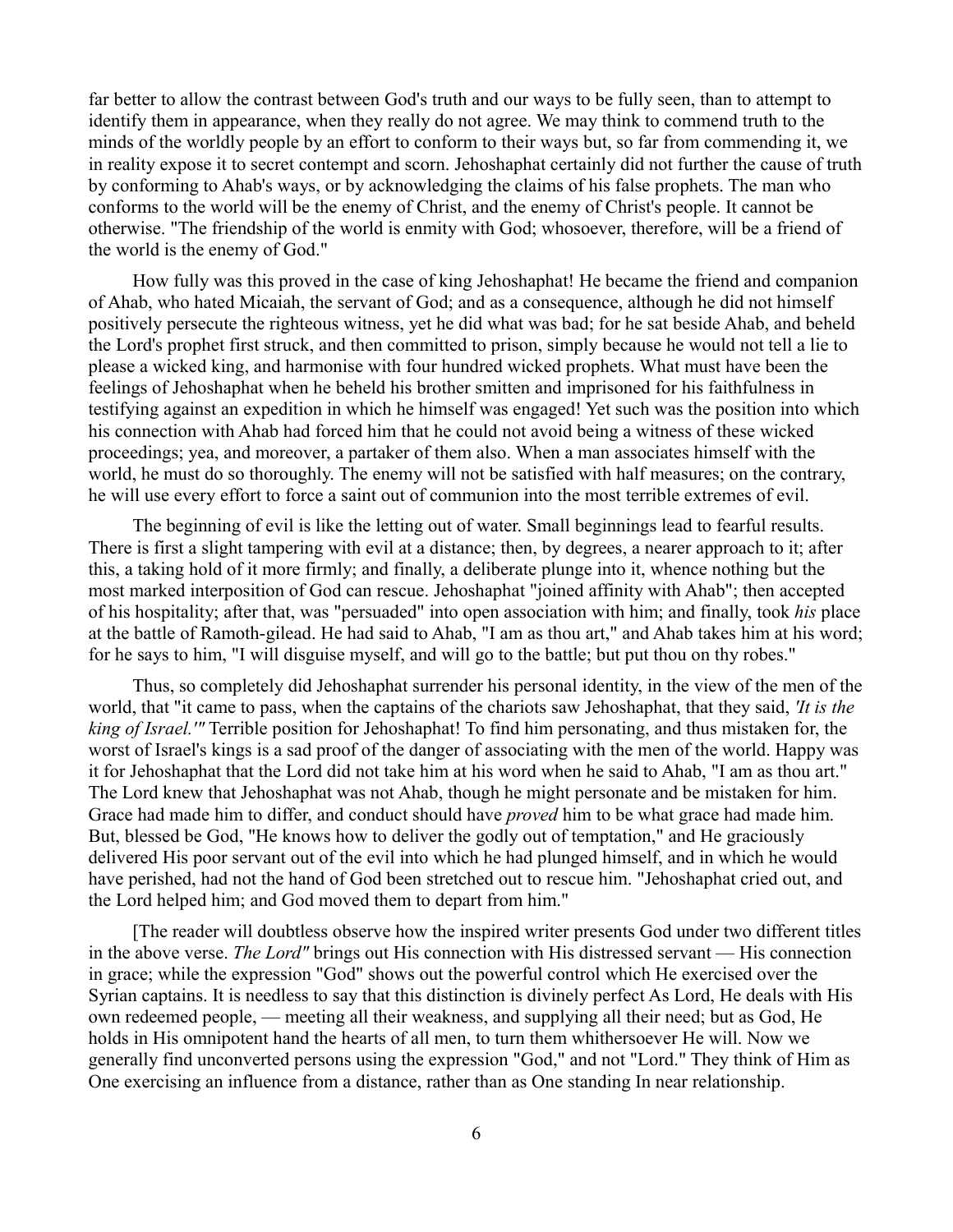Jehoshaphat knew who it was that *"helped him,"* but the Syrian captains did not know who it was that *"moved them."*]

Here we have the turning-point in this stage of Jehoshaphat's life. His eyes were opened to see the position into which he had brought himself; at least, he saw his danger, if he did not apprehend the moral evil of his course. Encompassed by the captains of Syria, he could feel something of what it was to have taken Ahab's place. Happily for him, however, he could look up to the Lord from the depth of his distress, — he could cry out to Him in the time of his extremity; had it not been thus, the enemy's arrow, lodged deep in his heart, might have told out the sorrowful result of his ungodly association.

"Jehoshaphat cried out," and his cry came up before the Lord, whose ear is ever open to hear the cry of such as feel their need. "Peter went out and wept bitterly." The prodigal said, "I will arise, and go to my father;" and the father ran to meet him, and fell on his neck, and kissed him. Thus is it that the blessed God ever meets those who, feeling that they have hewn out for themselves broken cisterns, which can hold no water, return to Him, the fountain of living waters. Would that all who feel that they have in any measure departed from Christ and slipped into the current of this present world might find their way back, in true humility and contrition of spirit, to Him who says, "Behold, I stand at the door, and knock; if any man hear My voice, and open the door, I will come in to him, and will sup with him, and he with Me."

How different Ahab's case! He, though carrying in His bosom a mortal wound, propped himself up in his chariot until the evening, fondly desiring to hide his weakness, and accomplish the object of his heart. We find no cry of humility, no tear of penitence, no looking upward. Ah, no; we find not any thing but what is in full keeping with his entire course. He died as he had lived — doing evil in the sight of the Lord. How fruitless were his efforts to prop himself up! Death had seized upon him; and though he struggled for a time to keep up an appearance, yet "about the time of the sun going down he died." Terrible end! — the end of one who had "sold himself to work wickedness." Who would be the votary of the world? Who that valued a life of simplicity and purity would mix himself up with its pursuits and habits? Who that valued a peaceful and happy termination of his career would link himself with its destinies?

Dear Christian reader, let us, with the Lord's help, endeavour to shake off the world's influence, and purge ourselves from its ways. We have no idea how insidiously it creeps in upon us. The enemy at first weans from really simple and Christian habits, and by degrees we drop into the current of the world's thoughts. Oh that we may, with more holy jealousy and tenderness of conscience, watch against the approach of evil, lest the solemn statement of the prophet should apply to us, "Her Nazarites *were* purer than snow, they *were* whiter than milk, they *were* more ruddy in body than rubies, their polishing *was* of sapphire: [but such is the sorrowful change, that] their visage *is* blacker than a coal, *they are not known in the streets,* their skin cleaveth to their bones; it is withered, it is become like a stick"!

We shall now look a little at 2 Chronicles 19. Here we see some blessed results from all that Jehoshaphat had passed through. "He returned to his house in peace to Jerusalem." Happy escape! The Lord's hand had interposed for him, and delivered him from the snare of the fowler, and, we may say, he would no doubt have his heart full of gratitude to Him who had so made him to differ from Ahab, though he had said, "I am as thou art." Ahab had gone down to his grave in shame and degradation, while Jehoshaphat returned to his house in peace. But what a lesson he had learned! How solemn to think of his having been so near the brink of the precipice! Yet the Lord had a controversy with him about what he had done. Though He allowed him to return in peace to Jerusalem, and did not suffer the enemy to hurt him, He would speak to his conscience about his sin; He would bring him aside from the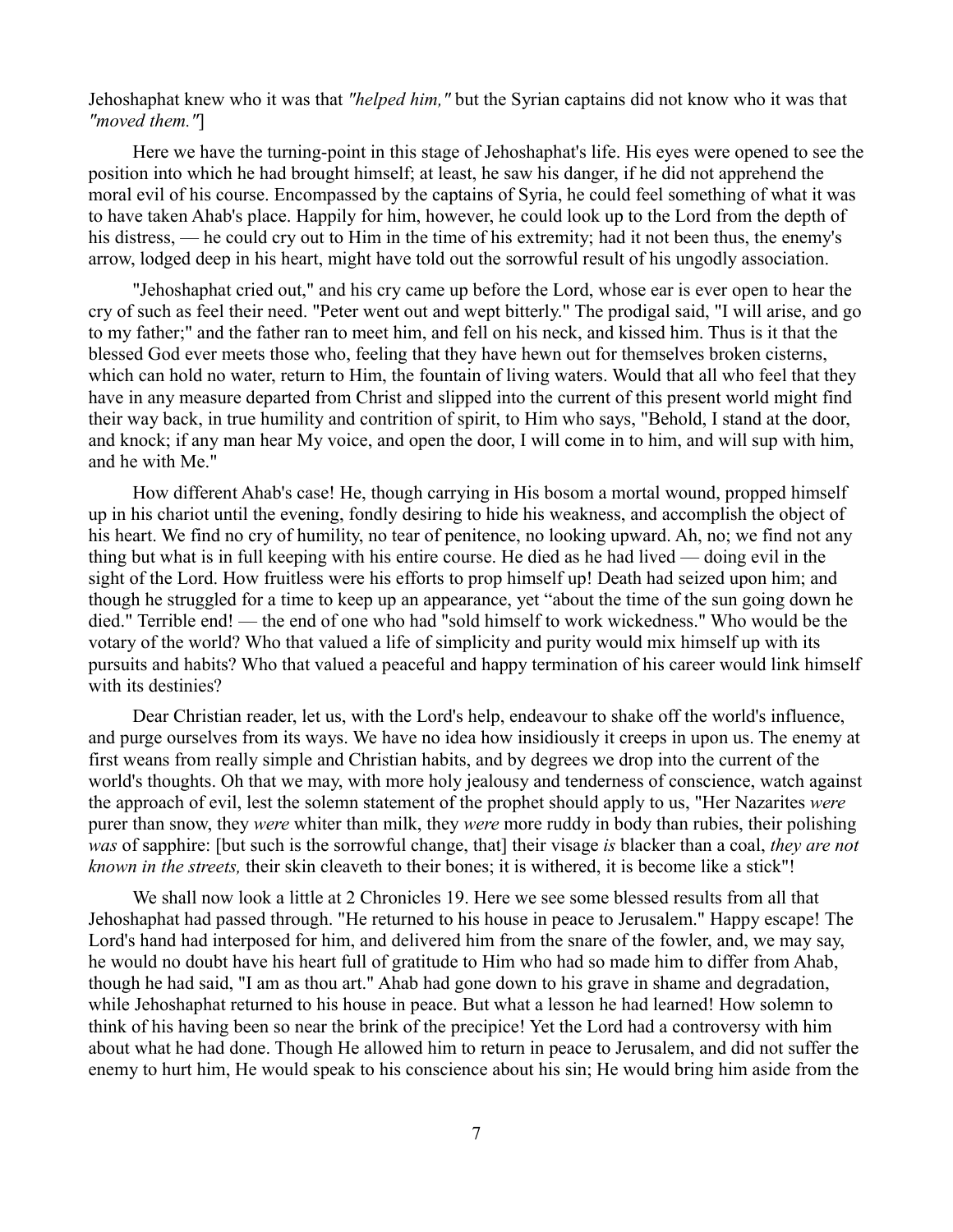field of battle, to deal with him in private. "And Jehu, the son of Hanani the seer, went out to meet him, and said to king Jehoshaphat, 'Shouldst thou help the ungodly, and love them that hate the Lord? therefore is wrath upon thee from before the Lord.'" This was a solemn appeal, and it produced its own effect. Jehoshaphat "went out again through the people, from Beersheba to mount Ephraim, and brought them back unto the Lord God of their fathers." "When thou art converted, strengthen thy brethren."

Thus did Peter; thus too did king Jehoshaphat; and blessed is it when lapses and failings lead, through the Lord's tender mercy, to such a result. Nothing but divine grace can ever produce this. When, after beholding Jehoshaphat surrounded by the Syrian captains (2 Chr. 18), we find him here going out through the length and breadth of the land to instruct his brethren in the fear of the Lord, we can only exclaim, "What hath God wrought!" But he was just the man for such a work. It is one who has felt in his own person the terrible fruits of a careless spirit that can most effectually say, *"Take heed what ye do."* A restored Peter, who had himself denied the Holy One, was the chosen vessel to go and charge others with having done the same, and to offer them that precious blood which had cleansed his conscience from the guilt of it. So likewise the restored Jehoshaphat came from the battle of Ramothgilead to sound in the ears of his brethren with solemn emphasis, "Take heed what ye do." He that had just escaped from the snare could best tell what it was, and tell how to avoid it.

And mark the special feature in the Lord's character which engaged Jehoshaphat's attention: "There is no iniquity with the Lord our God, *nor respect of persons, nor taking of gifts."* Now his snare seems to have been the gift of Ahab: "Ahab slew sheep and oxen for him in abundance, and for the people he had with him, and persuaded him to go up with him to Ramoth-gilead." He allowed his heart to be warmed by Ahab's gift, and was thereby the more easily swayed by Ahab's arguments. Just as Peter accepted the compliment of being let into the high-priest's fire, and, being warmed thereby, denied his Lord. We can never canvass, with spiritual coolness, the world's arguments and suggestions, while we are breathing its atmosphere, or accepting its compliments. We must keep outside and independent of it, and thus we shall find ourselves in a better position to reject its proposals, and triumph over its allurements.

But it is instructive to mark how Jehoshaphat, after his restoration, dwells upon that feature in the divine character from the lack of which he had so grievously failed. Communion with God is the great safeguard against all temptation; for there is no sin to which we are tempted, of which we cannot find the opposite in God; and we can only avoid evil by communion with good. This is a very simple but deeply practical truth. Had Jehoshaphat been in fellowship with God, he could not have sought fellowship with Ahab.

May we not say this is the only divine way in which to look at the question of worldly association. Let us ask ourselves, Can our association with the world go hand in hand with our fellowship with God? This is really the question. It is a miserable thing to ask, May I not partake of all the benefits of the name of Christ, and yet dishonour that name by mixing myself up with the people of the world, and taking common ground with them? How easily the matter is settled when we bring it into the divine presence, and under the searching power of the truth of God: "Shouldst thou help the ungodly, and love them that hate the Lord?" Truth strips off all the false covering which a heart out of communion is wont to throw around things. It is only when *it* casts its unerring beams on our path that we see things in their true character.

Mark the way in which divine truth exposed the actings of Ahab and Jezebel. Jezebel would fain put a fair cloak on her shocking wickedness: "Arise," said she, "and take possession of the vineyard of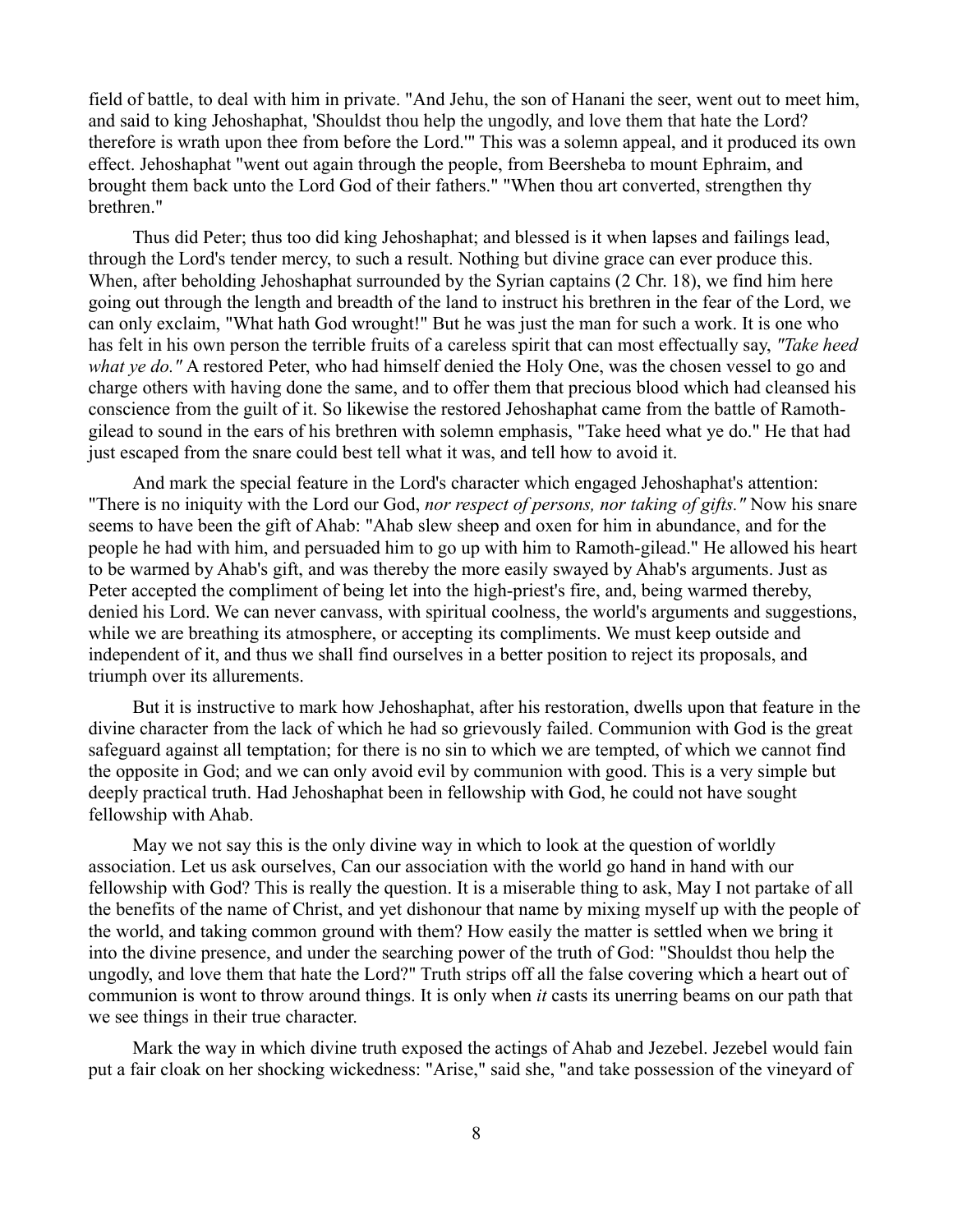Naboth the Jezreelite, which he refused to give thee for money; for Naboth is not alive but dead." Such was her way of putting the matter. But how did the Lord view it? "Thus saith the Lord, 'Hast thou killed, and also taken possession'"(in other words, Hast thou committed murder and robbery?) God deals with realities. In His estimation, men and things get their proper place and value; there is no gilding, no affectation, no assumption — all is real. Just so was it with Jehoshaphat; his scheme which might in human estimation be regarded as a religious one, was in the divine judgement pronounced to be simply a helping of the ungodly, and loving them that hated the Lord. While men might applaud him, "there was wrath upon him from before the Lord."

However, Jehoshaphat had to be thankful for the salutary lesson which his fall had taught him; it had taught him to walk more in the fear of the Lord, and caused him to impress that more upon others also. This was doing not a little. True, it was a sad and painful way to learn; but it is well when we learn even by our falls; it is well when we can tell even by painful experience the terrible evil of being mixed up with the world. Would to God we all felt it more! Would that we more walked in the solemn apprehension of the defiling nature of all worldly association, and of our own tendency to be defiled thereby! we should then be more efficient teachers of others! we should be able to say, with somewhat more weight, "Take heed what ye do;" and again, "Deal courageously, and the Lord shall be with the good."

In 2 Chronicles 20 we find Jehoshaphat in far more healthful circumstances than in chap. 18. He is here seen under trial from the hand of the enemy: "It came to pass after this also, that the children of Moab, and the children of Ammon, and with them others beside the Ammonites, came against Jehoshaphat to battle." We are in far less apprehension for Jehoshaphat when we behold him the object of the enemy's hostilities than when we beheld him the subject of Ahab's kindness and hospitality. And very justly so; for in the one case he is about to be cast simply on the God of Israel, whereas in the other he was about to fall into the snare of Satan. The proper place for the man of God is to be in positive opposition to the enemies of the Lord, and not in conjunction with them.

We never can count upon divine sympathy or guidance when we join with the enemies of the Lord. Hence we observe what an empty thing it was of Jehoshaphat to ask counsel of the Lord in a matter which he knew to be wrong. Not so, however, in the scene before us. He is really in earnest when "he sets himself to seek the Lord, and proclaims a fast throughout all Judah." This is real work. There is nothing like trial from the hand of the world for driving the saint into a place of separation from it. When the world smiles, we are in danger of being attracted; but when it frowns, we are driven away from it into our stronghold; and this is both happy and healthful. Jehoshaphat did not say to a Moabite or an Ammonite, "I am as thou art." No; he knew well this was not so, for they would not let him think so. And how much better it is to know our true position in reference to the world!

There are three special points in Jehoshaphat's address to the Lord (verses 6-12).

- 1. The greatness of God.
- 2. The oath to Abraham about the land.
- 3. The attempt of the enemy to drive the seed of Abraham out of that land.

The prayer is most precious and instructive — full of divine intelligence. He makes it altogether a question between the God of Abraham and the children of Ammon, Moab, and mount Seir. This is what faith ever does, and the issue will ever be the same. "They come," says he, "to cast us out of *Thy possession, which Thou hast given us to inherit."* How simple! *They* would take what *Thou* hast given! This was putting it, as it were, upon God to maintain His own covenant. "O our God, *wilt Thou not*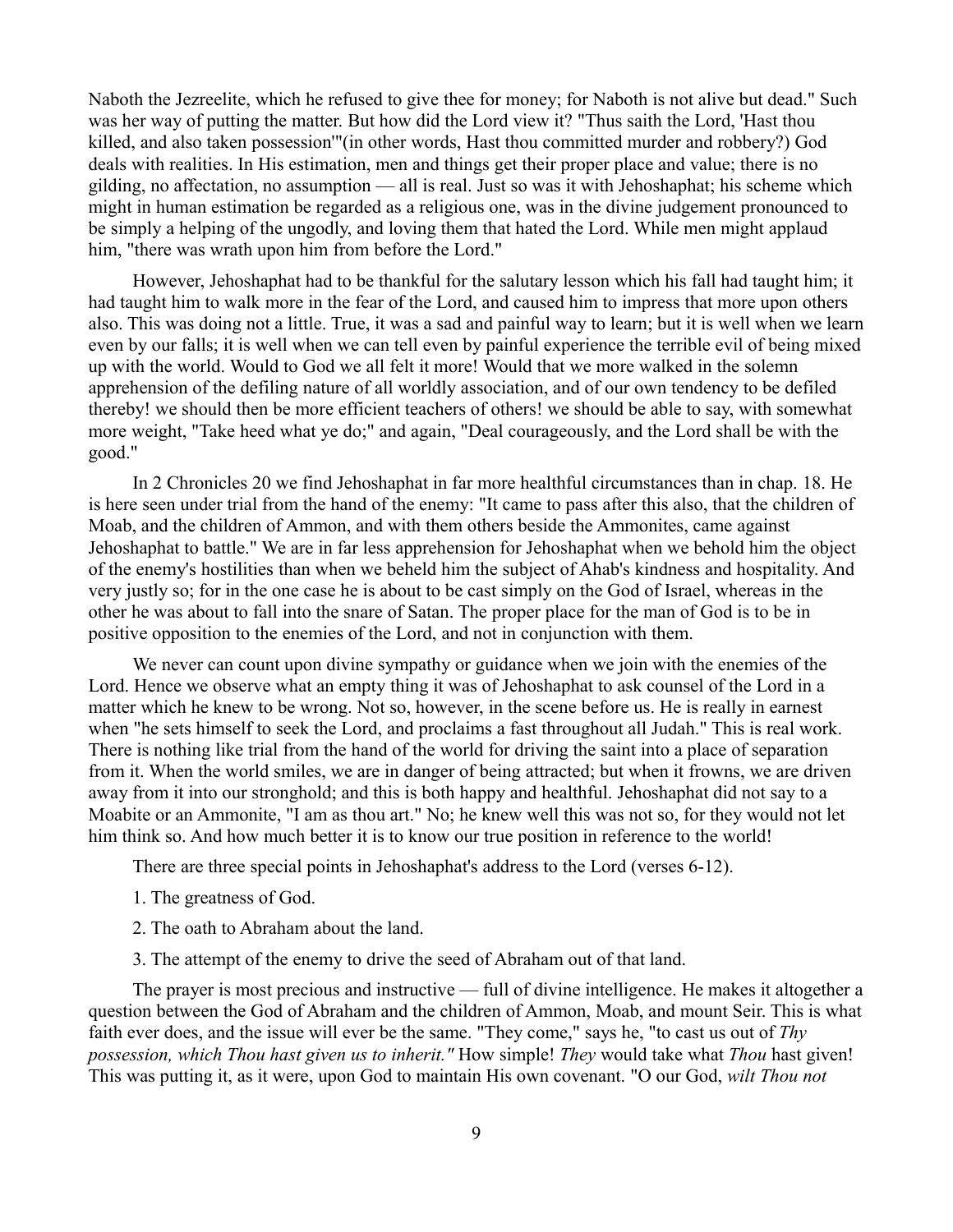*judge them? for we have no might* against this great company that cometh against us; neither know we what to do; but our eyes are upon Thee." Surely, we may say, victory was already secured to one who could thus deal with God. And so Jehoshaphat felt. For "when he had consulted with the people, *he appointed singers unto the Lord,* and that should praise the beauty of holiness, as they went out before the army, and to say, Praise the Lord: for His mercy endureth forever." Nothing but faith could raise a song of praise before even the battle had begun. "FAITH COUNTS THE PROMISE SURE." And as it had enabled Abraham to believe that God would put his seed into the possession of Canaan, so it enabled Jehoshaphat to believe that He would keep them therein, and he therefore did not need to wait for victory in order to praise; he already stood in the full results of victory. Faith could say, "Thou hast *guided* them in Thy strength unto Thy holy habitation," though they had but just entered upon the wilderness.

But what a strange sight it must have been for the enemies of Jehoshaphat, to see a band of men with musical instruments instead of weapons in their hands. It was something of the same principle of warfare as that adopted by Hezekiah afterward, when he clothed himself in sackcloth instead of armour (Isa. 37: 1).\* Yes, it was the same, for both had been trained in the same school, and both fought under the same banner. Would that our warfare with the present age — with its habits, manners, and maxims — were more conducted on the same principle. "Above all, taking the shield of faith, wherewith ye shall be able to quench all the fiery darts of the wicked one."

{\*"The proud king of Assyria was at the gates of Jerusalem with a mighty conquering host, and one would naturally expect to find Hezekiah in the midst of his men of war, buckling on his armour, girding on his sword, mounting his chariot: but no; Hezekiah was different from most kings and captains — he had found out a place of strength which was quite unknown to Sennacherib — he had discovered a field of battle in which he could conquer without striking a blow. And mark the armour with which he girds himself: 'And it came to pass, when Hezekiah heard it, that he rent his clothes, and *covered himself with sackcloth,* and went into the house of the Lord.' Here was the armour in which the king of Judah was about to cope with the king of Assyria. Strange armour — the armour of the sanctuary. What would Sennacherib have said had he seen this? He had never met such an antagonist before — he had never come in contact with a man who, instead of covering himself with a coat of mail, would cover himself with sackcloth; and instead of rushing forth into the field of battle in his chariot, would fall upon his knees in the temple. This would have appeared a novel mode of warfare in the eyes of the king of Assyria. He had met the kings of Hamath and Arphad, etc.; but if he had, it was upon his own principle, and in his own way; but he had never encountered such an antagonist as Hezekiah. In fact, what gave the latter such uncommon power in this contest was the feeling that *he* was nothing — that an 'arm of flesh' was of no avail; — in a word, that it was just Jehovah or nothing. This is specially seen in the act of spreading the letter before the Lord. Hezekiah was enabled by faith to retire out of the scene, and make it altogether a question between Jehovah and the king of Assyria. It was not Sennacherib and Hezekiah, but Sennacherib and Jehovah. This tells us the meaning of the sackcloth. Hezekiah felt himself to be utterly helpless, and he took the place of helplessness. He tells the Lord that the king of Assyria had reproached *Him;* he calls upon Him to vindicate His own glorious name, feeling assured that in so doing He would deliver His people. Mark, then, this wondrous scene. Repair to the sanctuary, and there behold one poor, weak, solitary man on his knees, pouring out his soul to Him who dwelt between the cherubim. No military preparations, no reviewing of troops: the elders of the priests covered with sackcloth. pass to and fro from Hezekiah to the prophet Isaiah: all is apparent weakness. On the other hand, see a mighty conqueror leading on a numerous army flushed with victory, eager for spoil. Surely, one might say, speaking after the manner of men, all is over with Hezekiah and Jerusalem! Surely Sennacherib and his proud host will swallow up in a moment such a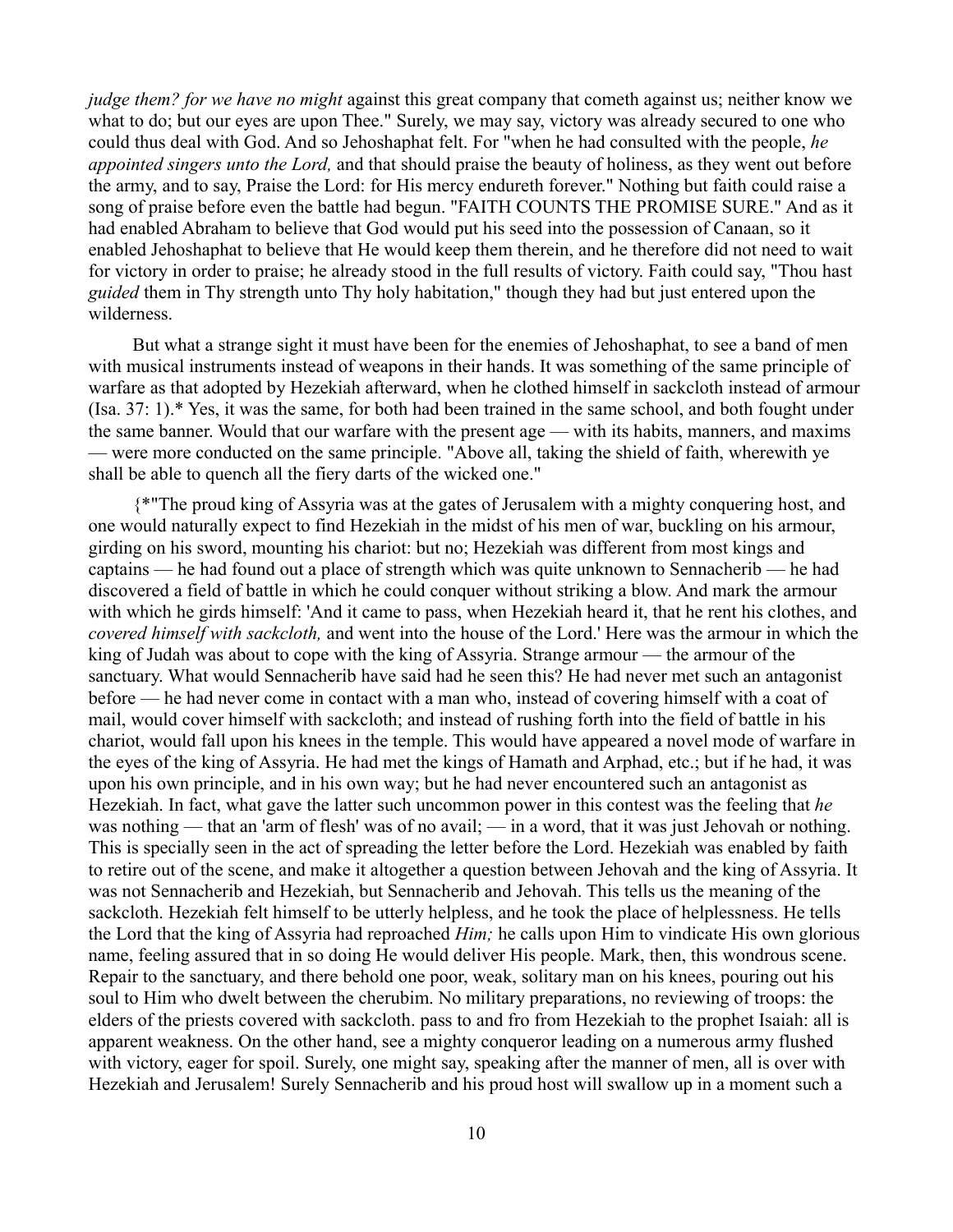feeble band! And observe, further, the ground which Sennacherib takes in all this (Isa. 36: 4-7). Here we observe that Sennacherib makes the very reformation which Hezekiah had effected a ground of reproach; thus leaving him as he vainly thought, no resting-place or foundation for his confidence. Again, he says, 'Am I come up without the Lord against this land to destroy it? *The Lord said unto me, Go up against this land, and destroy it.'* (v. 10) This was indeed putting Hezekiah's faith to the test: faith must pass through the furnace. It will not do to *say* that we trust in the Lord; we must *prove* that we do, and that too when every thing apparently is the king's bearing in the eyes of the people; yea, rather, such is ever the bearing of faith

calm, self-possessed, dignified, in the presence of man; while, at the same time, ready to sink into the very dust in self-abasement in the presence of God. The man of faith can say to his fellow, 'Stand still, and see the salvation of God!' and, at the same moment, send up to God the cry of conscious weakness. (See Ex. 14: 13-15.) So it was with the king of Judah at this solemn and trying crisis. Harken to him while, in the retirement of the sanctuary, shut in with God, he pours out the anxieties of his soul in the ear of One who was willing to hear and ready to help (Isa. 37: 15-20)." — *Practical Reflections on the Life and Times of Hezekiah*]

What a contrast between Jehoshaphat personating Ahab at Ramoth-gilead, and standing with the Lord against his enemies the Moabites! Yes, what a contrast, in every particular! His mode of seeking help and guidance of the Lord was different, his mode of proceeding to battle was different; and oh, how different too the end! Instead of being well-nigh overwhelmed by the enemy, and crying out in the depth of his distress and danger, we find him joining in a loud chorus of praise to the God of his fathers, who had given him a victory without his striking a blow, who had made his enemies destroy one another, and who had graciously conducted him from the dark valley of Achor into the valley of Berachah. Blessed contrast! May it lead us to seek a more decided path of separation, and of abiding dependence on the Lord's grace and faithfulness. The valley of Berachah, or praise, is ever the place into which the Spirit of God would conduct; but He cannot lead us thither when we join ourselves with the "Ahabs" of this world, for the purpose of carrying out their schemes. The word is, "Come out from among them, and be ye separate, saith the Lord, and touch not the unclean thing; and I will receive you, and will be a Father unto you, and ye shall be My sons and daughters, saith the Lord Almighty" (2 Cor. 6: 17-18).

It is wonderful how worldliness hinders, yea, rather destroys, a spirit of praise; it is positively hostile to such a spirit, and, if indulged in, it will either lead to deep anguish of soul, or to the most thorough and open abandonment of all semblance of godliness. In Jehoshaphat's case, it was happily the former. He was humbled, restored, and led into larger blessedness.

But it would be sad indeed were any one to plunge into worldliness with the hope that it might lead to an issue similar to that of Jehoshaphat. Vain, presumptuous hope! Sinful expectation! Who that valued a pure, calm, and peaceful walk could for a moment entertain it? "The Lord knoweth how to deliver the godly out of temptation," but shall we, on that account, go and deliberately plunge ourselves into it? God forbid!

Yet, ah! who can sound the depths of the human heart — its profound, malignant depths? Who can disentangle its complicated mazes? Could any one imagine that Jehoshaphat would again, after such solemn lessons, join himself with the ungodly, to further their ambitious, or rather their avaricious, schemes? No one could imagine it, save one who had learned something of his own heart. Yet so he did. "He joined himself with Ahaziah, king of Israel, who did very wickedly. And he joined himself with him, to make ships to go to Tarshish; and they made the ships in Ezion-gaber. Then Eliezer, the